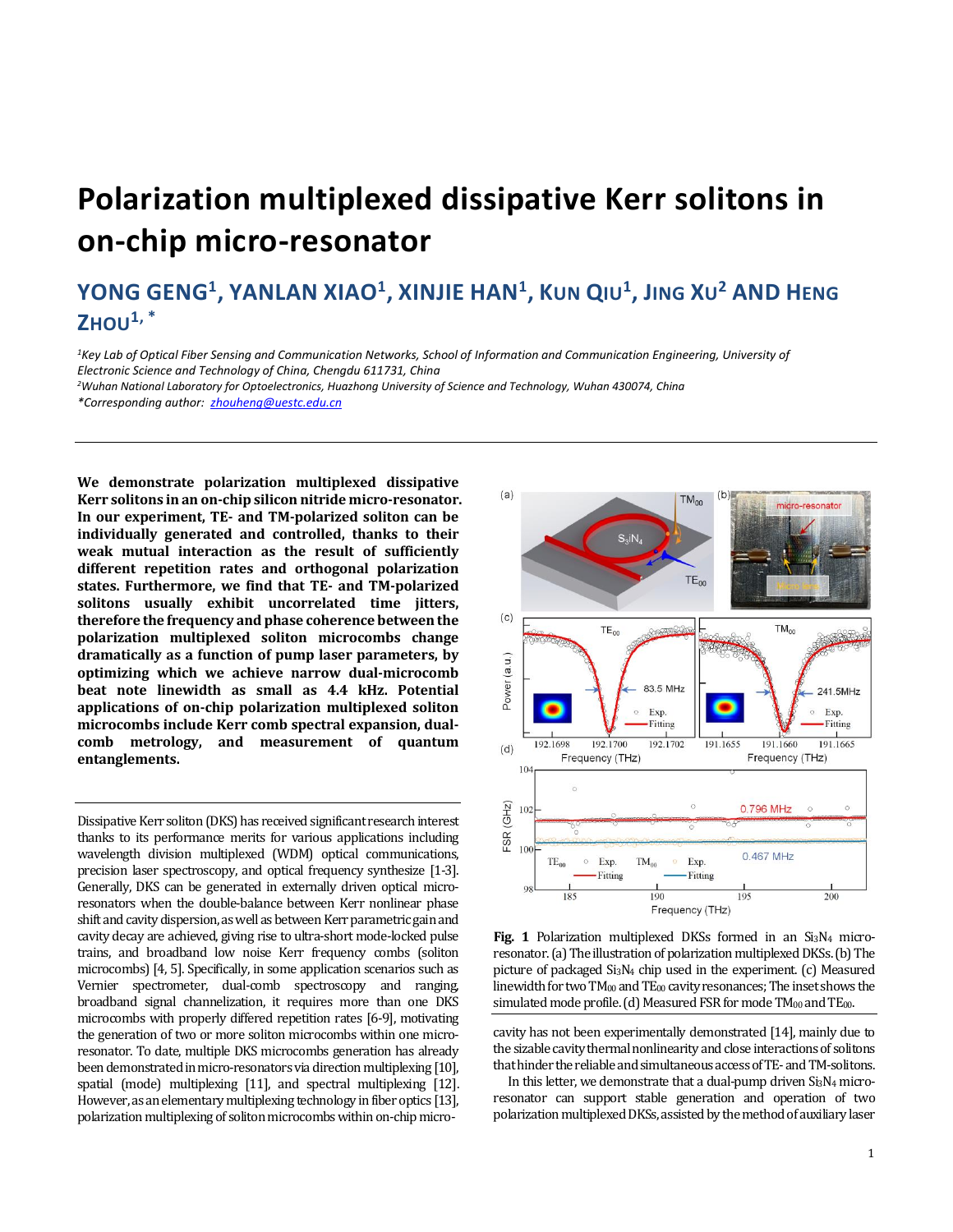heating (ALH) method [15]. Due to that TE- and TM-polarized solitons are generated in orthogonal polarization modes of the micro-resonator with different free spectral range (FSR), we show that the orthogonally polarized DKSs can be individually generated and controlled, and they usually exhibit uncorrelated repetition rate fluctuations, therefore the phase coherence between the polarization multiplexed soliton microcombs is highly dependent on the pump laser parameters. By using a coherent pumping scheme with optimized pump laser configuration, we achieve the narrowest beat note linewidth of 4.4 kHz between two orthogonally polarized soliton microcombs.

Figure 1(a) illustrates the concept for the generation of polarization multiplexed DKSs in a single Si3N<sup>4</sup> micro-resonator. Figure 1(b) shows the picture of packaged Si3N<sup>4</sup> chip used in our experiment. The crosssection of this micro-resonator is 1650×800 nm<sup>2</sup> and the FSR is around 100 GHz. The Si3N<sup>4</sup> chip is packaged with UV-glued I/Olenses and fibers that can effectively suppress the random fluctuation of on-chip pump power[16]. To warrantDKS formation, both the TE and TM mode of the micro-resonator should have high enough Q-factor and anomalous dispersion. Hence, we use the Mach–Zehnder interferometer (MZI) based optical sampling technique to measure the FSR and chromatic dispersion [17]. Figure 1(c) exemplifies the measured full width at half maximum (FWHM) of two TE<sub>00</sub> mode and TM<sub>00</sub> mode resonances, showing a corresponding to a loaded Q-factor of  $2.3 \times 10^6$  and  $7.9 \times 10^5$ , respectively. Moreover, inorder to identify the resonator dispersion, we record the resonance frequencies of the cold micro-resonator between 1480nm and 1640nm, calibrated by the MZI sampling technique. The extracted FSRs for both  $TE_{00}$  and  $TM_{00}$  mode are plotted in Figure 1(d), it is seen that their FSRs have different mean values of  $101.53$  GHz (TE<sub>00</sub>) and 100.38 GHz (TM<sub>00</sub>), but both featuring anomalous dispersion, i.e., 0.796 MHz for the TE<sub>00</sub> and 0.467 MHz for the TM<sub>00</sub> respectively [18].

The experiment setup used to generate polarization multiplexed DKSs is illustrated in Figure 2(a). Two individual external cavity lasers, which are centered at 1602.8 nm and 1547.9nm, are used as TE and TM mode pump lasers respectively. The polarization states of these two pump lasers are adjusted by using two fiber polarization controllers (FPC) to align with the TM and TE mode of the micro-resonator respectively. Then the TE- and TM-polarized pump lasers are boosted to 32.5 dBm and 32.0 dBm using two high-power Er-doped fiber amplifiers (EDFA) and combined by using a 25:75 optical coupler and launched into the resonator chip, setting the on-chip pump power for TE- and TM-polarized mode to about 23.5 dBm and 27.8 dBm. To suppress cavity thermal nonlinearity, an auxiliary light from another external cavity laser is amplified to 32 dBm and launched into one resonance of TM mode near 1535.0 nm for the counterpropagating direction (see Fig. 2a). As the auxiliary laser enters the cavity mode from the blue detuning range, the micro-resonator is heated, and all the resonances are thermally redshifted, letting the TE- and TM-polarized pump lasers passively enter the resonances from the red detuning range. By properly setting the frequency detuning between the two pump lasers, the heat flow can be well balanced out and the pump laser can scan across the entire resonance without notable thermal dragging.

Figure 2(b) shows typical optical spectra of polarization multiplexed soliton microcombs measured at the output of the silicon nitride chip. In our experiment, by individually adjusting the pump detuning parameters for the TE and TM polarized pump laser, different soliton composites can be generated within the micro-resonator, as presented in Figure 2(b). Also, it is seen that the orthogonally polarized soliton microcombs illustrate quite different spectral envelopes from each other, due to the non-uniform Q-factor, chromatic dispersion and busto-resonator coupling coefficient between the corresponding TE and TM modes. In particular, the TM-polarized DKS shows a 20-dB spectral bandwidth of ~98 nm (mainly relying on the much higher Q-factor), while the 20-dB bandwidth of TE-polarized DKS spectrum is just ~58



**Fig. 2** (a) Experimental setup for polarization multiplexed soliton microcombs generation using ALH method. (b) Obtained dual orthogonally polarized soliton microcomb spectra. (c) The spectrum of separated TM- and TE-polarized single soliton using a PBS. FPC, fiber polarization controller; EDFA, erbium-doped fiber amplifier; PM, power meter; OSA, optical spectrum analyzers; PBS, polarization beam splitter.

nm. Furthermore, at the output of the silicon nitride micro-resonator, we can separate the polarization multiplexed soliton microcombs by using a polarization beam splitter (PBS), as shown in Figure 2(c), confirming that the microcombs are indeed of orthogonal polarization. Such separability makes the polarization multiplexed microcombs a truly dual-comb source that is applicable for functionalities such as phase-sensitive dual-comb spectroscopy and high-speed signal channelization.

Besides, Figure 3 shows the process that we generate the multiplexed TM and TE- soliton microcombs. In our experiment, the TM-polarized soliton microcomb centered around 1550 nm is first generated (see panel i in the Figure 3), then we tune another TE-polarized pump laser into another cavity resonance belonging to TE mode family (centered at  $\sim$ 1600 nm). When we scan the TE-polarized pump laser from the blue detuning to red detuning range, it goes through the stages of low-noise primary comb line state (panel ii), high noise chaos state (panel iii and iv), multiple soliton state (panel v) and finally reaches the single soliton state (point vi), as shown in Figure 3. Intriguingly we see that during the evolution of TE-polarized Kerr comb, the already existed TM-polarized soliton microcomb remains nearly unimpacted. Such weak interaction between the polarization multiplexed microcombs can be attributed to the following reasons. First, thanks to the auxiliary heating method, the thermal shift of cavity resonance caused by the TE-polarized pump is negligible as the TE-pump power is 6dB smaller than the TM-pump laser. Second, since the TE- and TM- pump lasers are orthogonally polarized, the nonlinear interaction between them via four-wave mixing (FWM) is prohibited, so they can operate independently. Third, as shown in Figure 1d, the measured TE mode FSR is  $f_{\text{TE}}$  = 101.53 GHz while the TM mode FSR is  $f_{TM}$  = 100.38 GHz, which imply that the TE and TM solitons have different group velocities. After being generated within the micro-cavity, they walk off with each other quickly, and therefore they do not have enough time to impose strong perturbation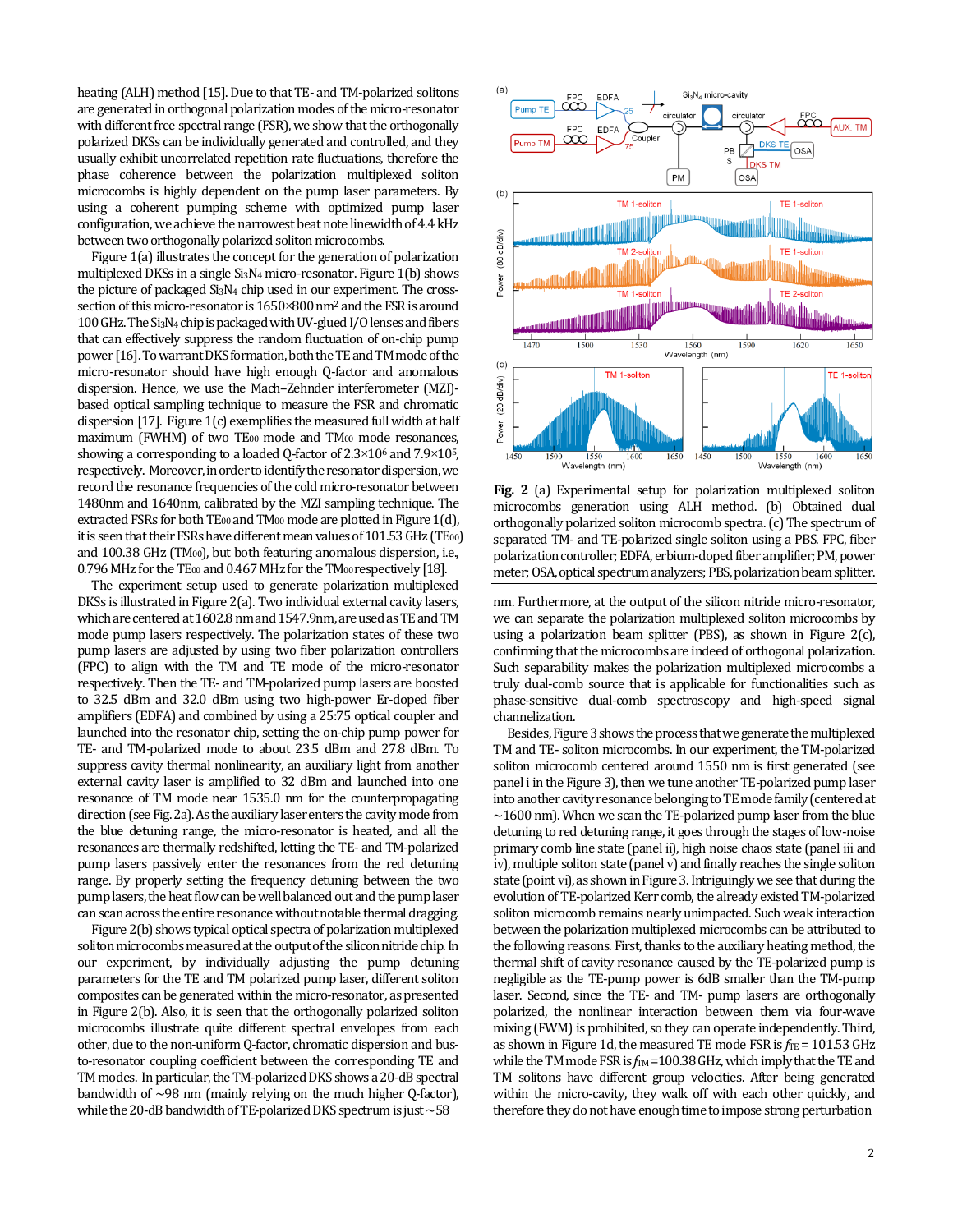

**Fig. 3**The microcomb spectra generated with polarization multiplexed dual-pump configuration. The TE-polarized microcomb can reach different state from turning pattern to single soliton state, while the TMpolarized microcomb maintains single DKS state.

(e.g.,viaKerr cross phase modulation) to each other. This is distinct from the bind solitons in the scenarios of spatial multiplexing reported in in prior literature [11]. To further validate this phenomenon, in a new experiment, we generate polarization multiplex solitons with different cavity mode distancesbetween theTE-and TM-polarized pump laseras shown in Figure 4. The experimental results confirm that, even adjacent TE and TM modes are pumped (i.e., the case labeled as  $0 \times FSR$  in Figure. 4),orthogonally polarized solitons can still be generated, whose spectra are fully overlapped but still exhibit unobvious mutual interaction.

The optical spectra shown in Figure 3 and Figure 4 imply abundant potential applications of polarization multiplexed Kerr microcombs.For example, the spectra in Figure 4 panel i and panel ii indicate that the TM and TE soliton microcomb can respectively cover the C- and L-band in the scenarios of WDM optical communications, bringing about laser tones with higher power levels in comparison with either a single TE or TM microcomb. Besides, the combination of chaotic TE comb and soliton TM comb shown in panel iv Figure 3 provides an ideal dualcomb source for chaotic laser ranging proposed recently [19], the chaotic TE comb lines can be used to probe the target while the modelocked TM comb lines can be used to retrieval the ranging and velocimetry information. Moreover, the overlapped TE and TM soliton microcombs shown in panel v Figure 4 is applicable for wideband signal channelization [20], considering their  $\sim$ 1 GHz mode spacing discrepancy. Importantly, for signal channelization function, the frequency and phase coherences between the polarization multiplexed soliton microcombs should be as high as possible, so that to avoid possible signal distortion. So next we will study how to enhance the coherence between the TE and TM soliton microcombs.



**Fig. 4** The microcomb spectra with different mode number spacing between TE-and TM-polarized pump.

In this experiment, stead of using two independent lasers, we use an electro-optic modulation to produce both the TE and TM pump laser tones. Particularly, an external cavity semiconductor laser operating at 193.866 THz is split via a 50:50 optical coupler, one partis used as the TM pump to generated TM-polarized soliton, and the other part is sent into an optical amplitude modulator to produce a proper frequency shift and then serve as the TE pump. Here, the amplitude modulator is driven by a microwave synthesizer operating at 17.506 GHz, and the thirdorder modulation sideband is filtered out and used as the TE pump to generate TE-polarized DKS (about 52.52 GHz offset from the original tone, so as to meet the mode spacing between TE and TM mode resonance).The generated optical spectrum is shown in the Figure 5(a), and the insetshows the dual-comb beat notes between the orthogonally polarized soliton microcombs, revealing a mode spacing discrepancy of about 1.1GHz.

Furthermore, Figure 5b summaries the 25th inter-comb beat note linewidth, which changes from a few hundred kilohertz to the narrowest value of 4.4. kHz under different TE pump detuning values. It is now well known that the dissipative Kerr soliton repetition rate is a function of pump-cavity detuning, intermediated by the Ramaninduced soliton-self-frequency shift (SFFS) and dispersive-wave induced spectral recoil [21-23]. So, the phenomenon illustrated in Figure 5(b) can be attributed to the uncorrelated repetition rate jitters between the TE and TM polarized DKS, since the TE and TM mode DKS shows quite different spectrum envelope, and hence prone to experience disparate Raman and dispersive-wave induced spectrum drift. Therefore, although the TE and TM pump is derived from a same external cavity laser and thus undergo identical frequency fluctuation, their repetition rate fluctuations can be different. At those optimized detuning values (point iv, v and vi in Figure 5(b)), the TE and TM solitons share the most similar slope on the repetition rate versus pump detuning curve, thus giving rise to narrowest inter-comb beat note (i.e., about 4.4 kHz at point v) and strongest coherence between the TE and TM soliton microcombs. It is worth noting that in the above experiment, we did not observe prominent injection locking behavior between the TE and TM solitons [10]. As can be seenfrom Figure 5a, when the TE